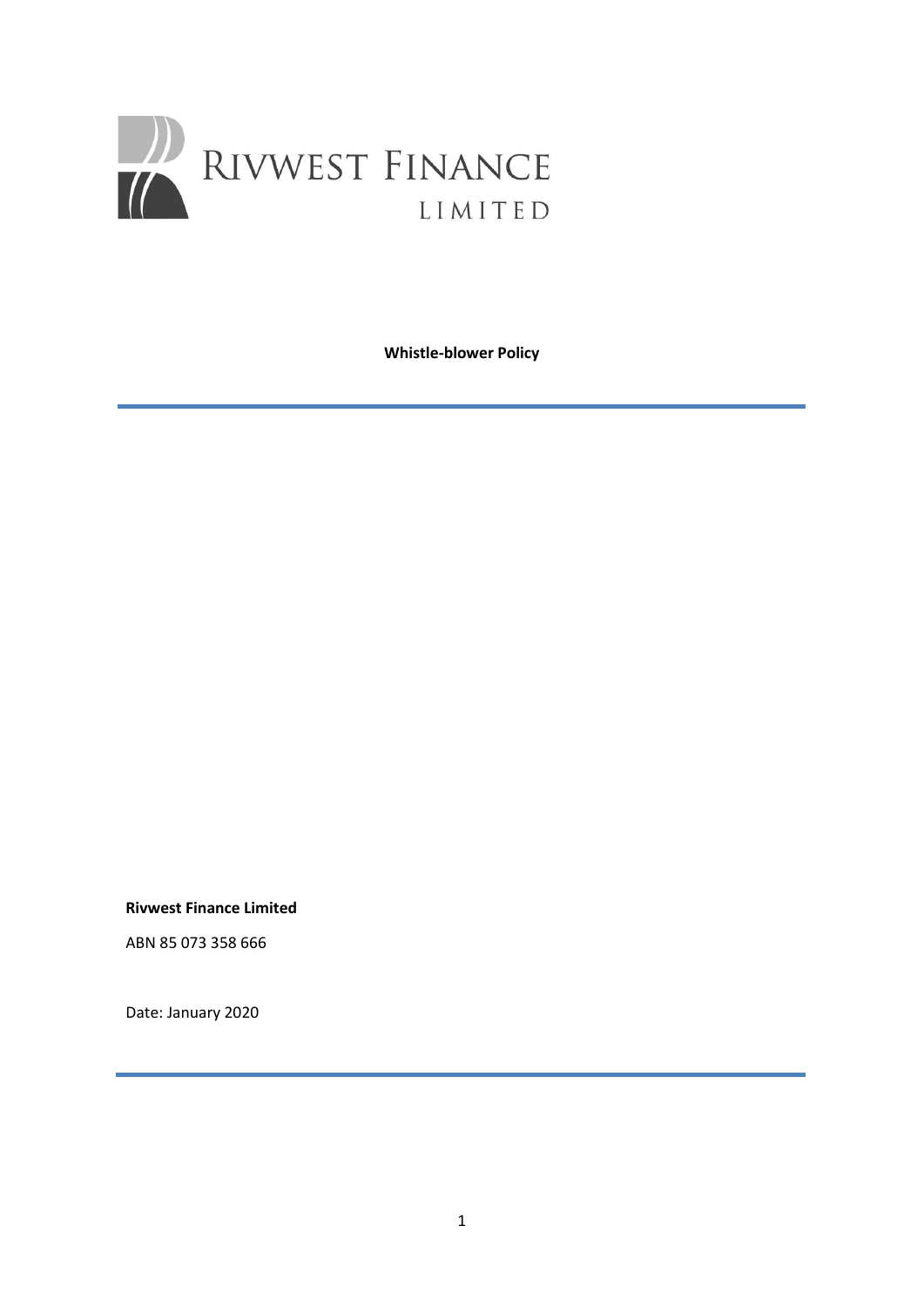### **Table of contents**

| 1. | Purpose                                                                               | 3              |
|----|---------------------------------------------------------------------------------------|----------------|
| 2. | Some words explained                                                                  | 3              |
| 3. | How we administer this document                                                       | 3              |
| 4. | <b>Review and Audit</b>                                                               | 4              |
| 5. | Different types of Disclosers                                                         | 4              |
| 6. | Criteria for a discloser to qualify for protection under the Corporations Act         | 4              |
| 7. | The Types of wrongdoing that can be reported                                          | 5              |
| 8. | Matters that are not covered by the Policy                                            | 6              |
| 9. | <b>False Reporting</b>                                                                | 6              |
|    | 10. Who a Disclosure should be reported to                                            | 6              |
|    | 11. How to make a Disclosure                                                          | $\overline{7}$ |
|    | 12. Anonymous Disclosures                                                             | 7              |
|    | 13. Protection available for the whistle-blowers under the Corporations Act           | 7              |
|    | 14. Handling and investigating a disclosure                                           | 9              |
|    | 15. Review                                                                            | 9              |
|    | 16. Measures for ensuring fair treatment of any individuals mentioned in a disclosure | 10             |
|    | 17. How the policy will be made available                                             | 10             |
|    | 18. Reference Documents                                                               | 10             |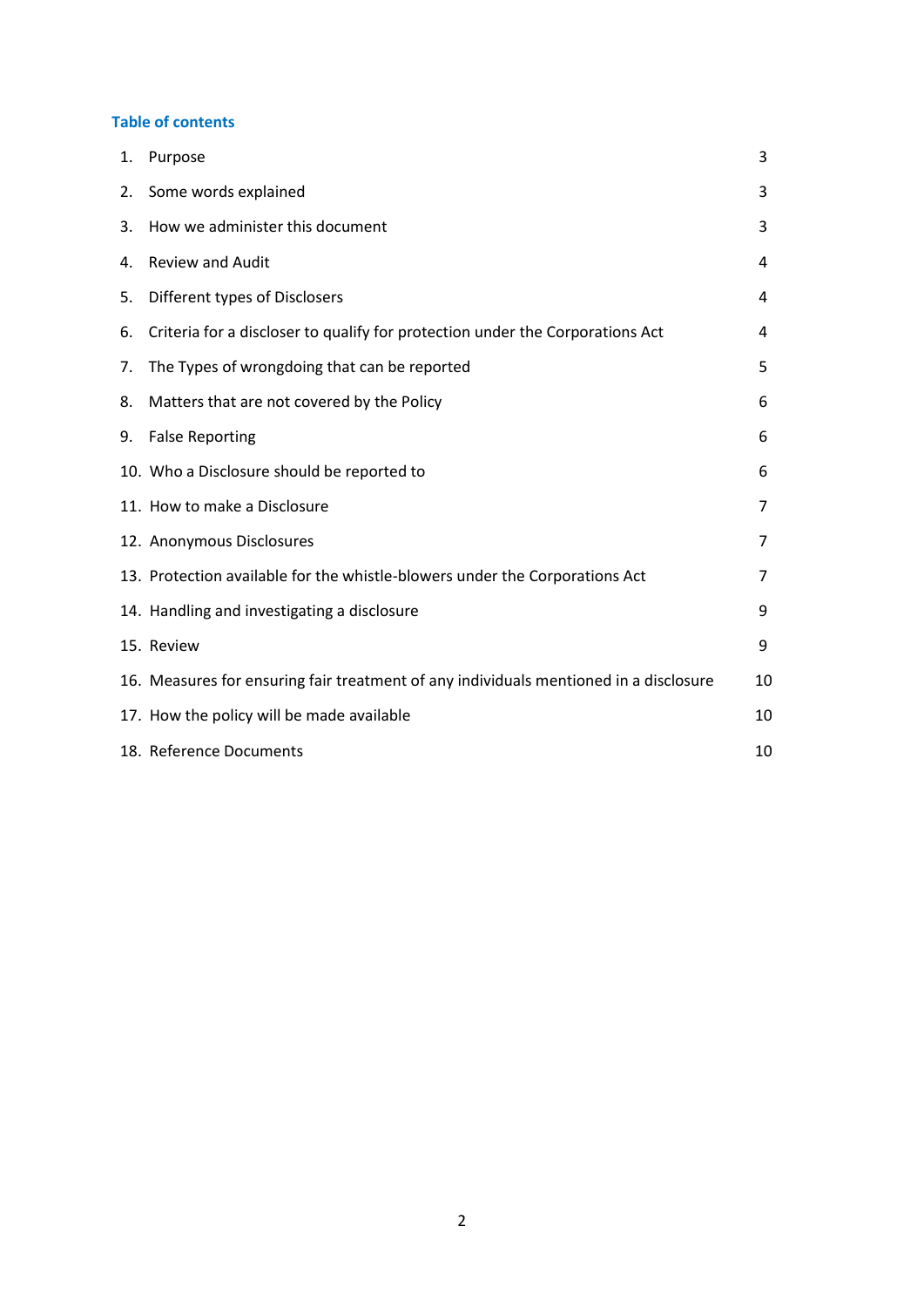### **1. Purpose**

This policy aims to provide the company's officers, business partners and employees with a set of instructions to safely speak up on matters that are of concern and know what will happen if you express your concerns.

A robust Whistle-blower policy is essential to good risk management and corporate governance. It helps to help uncover misconduct that may not otherwise be detected. Often, such wrongdoing only comes to light because of individuals (acting alone or together) who are prepared to disclose it, sometimes at great personal and financial risk.

Whistle-blower policies help:

(a) Provide better protections for individuals who disclose wrongdoing (disclosers);

(b) Improve the whistleblowing culture of entities and increase transparency in how entities handle disclosures of wrongdoing;

(c) Encourage more disclosures of wrongdoing; and

(d) Deter wrongdoing, promote better compliance with the law and promote a more ethical culture, by increasing awareness that there is a higher likelihood that wrongdoing will be reported.

If wrongdoing is occurring at Rivwest Finance, we wish to identify and address this as early as possible.

#### **2. Some words explained**

In this document:

**Board** means our Board of Directors.

**We**, **us** and **ours** refers to the Rivwest Finance Limited.

#### **3. How we administer this document**

The Board is ultimately responsible for this document.

This document was adopted by the Board on the date specified in the table below.

Any changes to this document must be approved by the Board.

The Compliance Officer is responsible for day to day administration of this document.

The table below is a record of changes made to this document. The table will be updated when changes are made. Each updated version of this document will replace the earlier version.

| <b>DOCUMENT VERSION CONTROL TABLE</b> |                       |                              |                       |  |  |
|---------------------------------------|-----------------------|------------------------------|-----------------------|--|--|
| <b>Version</b>                        | Description of change | Date approved by Board       | <b>Effective date</b> |  |  |
|                                       | Original version      | 1 <sup>st</sup> January 2020 | $1st$ January 2020    |  |  |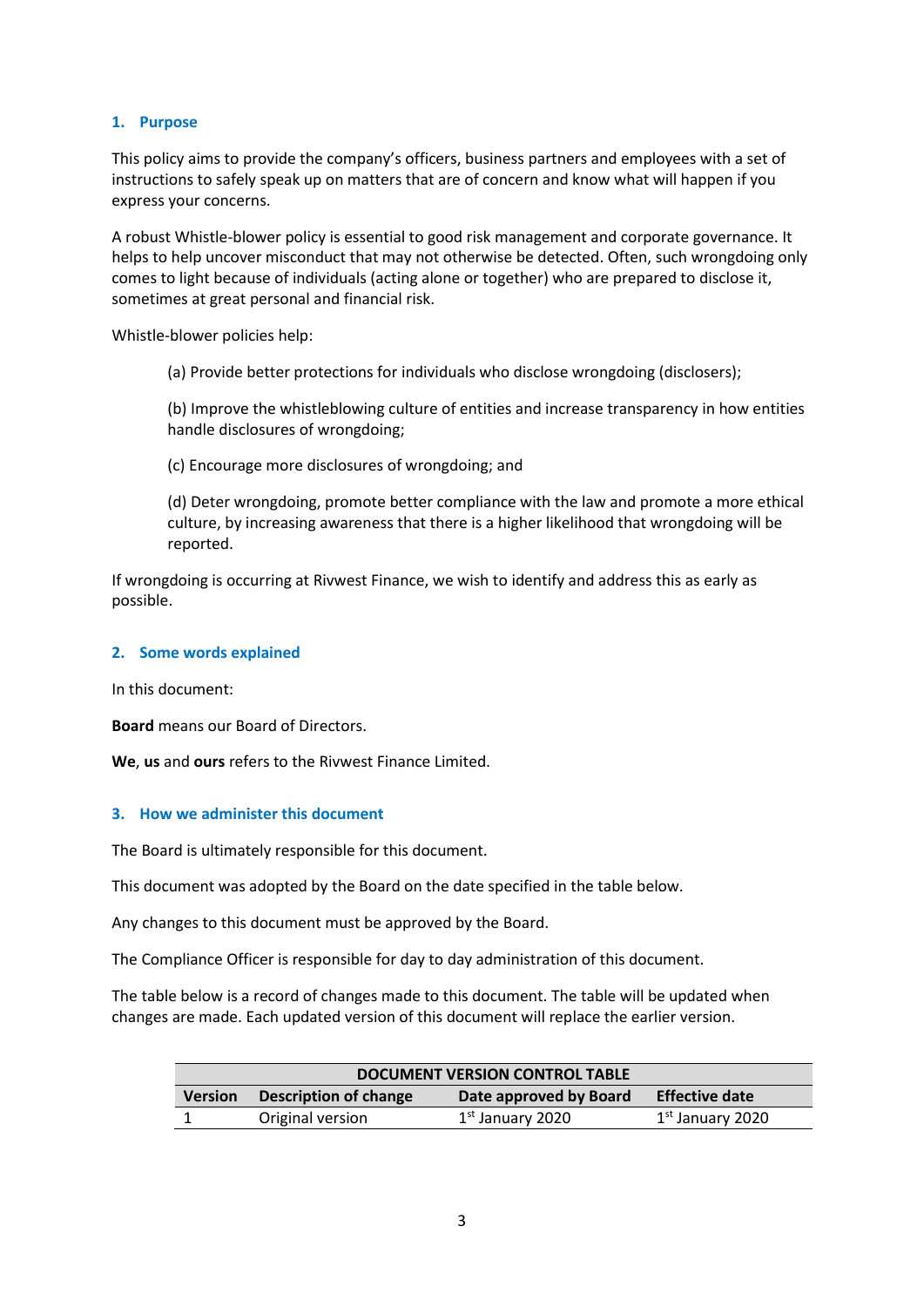#### **4. Review and audit**

We review this document every year. After the review, if we think that changes should be made to the document, we will amend it.

We can also review and amend the policy at other times – for example, in response to audits or comments from ASIC.

### **5. Different types of Disclosers**

An eligible whistle-blower is an individual who is, or has been, any of the following in relation to the entity:

(a) An officer or employee (e.g. current and former employees who are permanent, parttime, fixed-term or temporary, interns, secondees, managers, and directors);

(b) A supplier of services or goods to the entity (whether paid or unpaid), including their employees (e.g. current and former contractors, consultants, service providers and business partners);

(c) An associate of the entity; or

(d) A relative, dependant or spouse of an individual in RG 270.43(a) – RG 270.43(c) (e.g. relatives, dependants or spouse of current and former employees, contractors, consultants, service providers, suppliers and business partners).

### **6. Criteria for a discloser to qualify for protection under the Corporations Act**

ASIC states that you can access the legal rights and protections for whistle-blowers in the Corporations Act if you meet the definition of an 'eligible whistle-blower'.

These criteria seek to include most people with a connection to a company or organisation who may be in a position to observe or be affected by misconduct and may face reprisals for reporting it. These people can access the rights and protections in the law from when they report misconduct. The protections also extend to the spouses and relatives of these people.

Whistle-blowers can provide their name and contact details when they report. They can also report anonymously.

The criteria ASIC prescribes is set out in Table One. There is no formal registration process for whistle-blowers; the protections apply to anyone who meets the criteria in Table 1.

| Criteria  | The law requires                                                                                                                                                                                                                                  |  |  |
|-----------|---------------------------------------------------------------------------------------------------------------------------------------------------------------------------------------------------------------------------------------------------|--|--|
|           | You must be a current or former:                                                                                                                                                                                                                  |  |  |
|           | employee of the company or organisation your disclosure is about, or a related company or<br>organisation                                                                                                                                         |  |  |
|           | officer (usually that means a director or company secretary) of the company or organisation your<br>٠<br>disclosure is about, or a related company or organisation                                                                                |  |  |
| Your role | contractor, or an employee of a contractor, who has supplied goods or services to the company or<br>organisation your disclosure is about, or a related company or organisation. This can be either paid or<br>unpaid, and can include volunteers |  |  |
|           | associate of the company or organisation, usually a person with whom the company or organisation<br>acts in concert                                                                                                                               |  |  |
|           | trustee, custodian or investment manager of a superannuation entity, or an officer, employee, or a<br>٠<br>goods or service provider to a trustee, custodian, investment manager, or                                                              |  |  |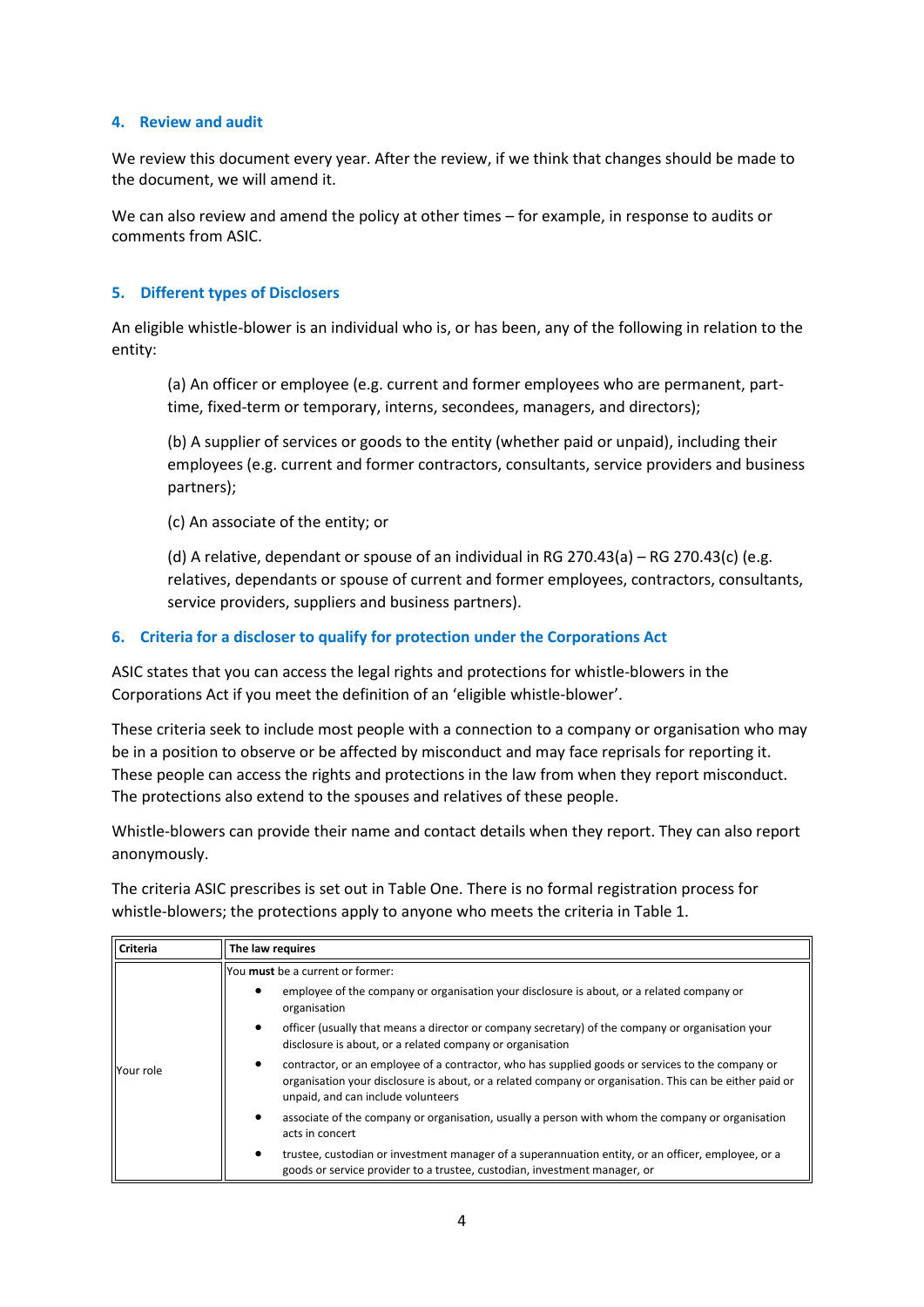| <b>Criteria</b>                                        | The law requires                                                                                                                                                                                                                                                                                                                                                                                                                                                                                                                                                                                                                                                                                                                                                                                                                        |  |  |  |
|--------------------------------------------------------|-----------------------------------------------------------------------------------------------------------------------------------------------------------------------------------------------------------------------------------------------------------------------------------------------------------------------------------------------------------------------------------------------------------------------------------------------------------------------------------------------------------------------------------------------------------------------------------------------------------------------------------------------------------------------------------------------------------------------------------------------------------------------------------------------------------------------------------------|--|--|--|
|                                                        | spouse, relative or dependant of one of the people referred to above.<br>While you must hold or have held one of these roles to access the protections, you do not have to identify yourself<br>or your role, and you can raise your concerns anonymously.                                                                                                                                                                                                                                                                                                                                                                                                                                                                                                                                                                              |  |  |  |
| Company or<br>organisation your<br>disclosure is about | The organisation your disclosure is about must be:<br>a company<br>a bank<br>a provider of general insurance or life insurance<br>a superannuation entity or a superannuation trustee, or<br>an incorporated association or other body corporate that is a trading or financial corporation. This<br>includes not for-profit organisations that trade in goods or services, lend or borrow money, or provide<br>other financial services, and their trading or financial activities make up a sufficiently significant<br>proportion of their overall activities. Not all not-for-profit organisations are subject to the whistle-<br>blower protections.                                                                                                                                                                               |  |  |  |
| Who you make the<br>disclosure to                      | You must make your disclosure to:<br>a director, company secretary, company officer, or senior manager of the company or organisation, or a<br>related company or organisation<br>an auditor, or a member of the audit team, of the company or organisation, or a related company or<br>$\bullet$<br>organisation<br>an actuary of the company or organisation, or a related company or organisation<br>a person authorised by the company or organisation to receive whistle-blower disclosures<br>ASIC or the Australian Prudential Regulation Authority (APRA), or<br>your lawyer.<br>While you must make your disclosure to one of these people or organisations, you can raise your concerns<br>anonymously.                                                                                                                       |  |  |  |
| Subject of your<br>disclosure                          | You must have reasonable grounds to suspect that the information you are disclosing about the company or<br>organisation concerns:<br>misconduct, or<br>an improper state of affairs or circumstances.<br>This information can be about the company or organisation, or an officer or employee of the company or<br>organisation, engaging in conduct that:<br>breaches the Corporations Act<br>$\bullet$<br>breaches other financial sector laws enforced by ASIC or APRA<br>breaches an offence against any other law of the Commonwealth that is punishable by imprisonment<br>for a period of 12 months, or<br>represents a danger to the public or the financial system.<br>Reasonable grounds' means that a reasonable person in your position would also suspect the information<br>indicates misconduct or a breach of the law. |  |  |  |

Source: ASIC website

The protections can also apply to you if you make a whistle-blower report to a journalist or a member of the Commonwealth Parliament or a state or territory parliament (parliamentarian) for matters of public interest or emergency disclosures. This is only in certain limited circumstances. If you disclose your concerns to the public in another way, whistle-blower protections do not apply. See ASIC Regulatory Guide 270 section 270.74 – 270.78 for more information on public interest or emergency disclosures.

**NOTE:** A discloser can still qualify for protection even if their disclosure turns out to be incorrect.

**FURTHER NOTE:** Protections are available for tax whistle-blowers. Please refer to the Australian Taxation Office (ATO) website for more information on protection for tax whistle-blowers.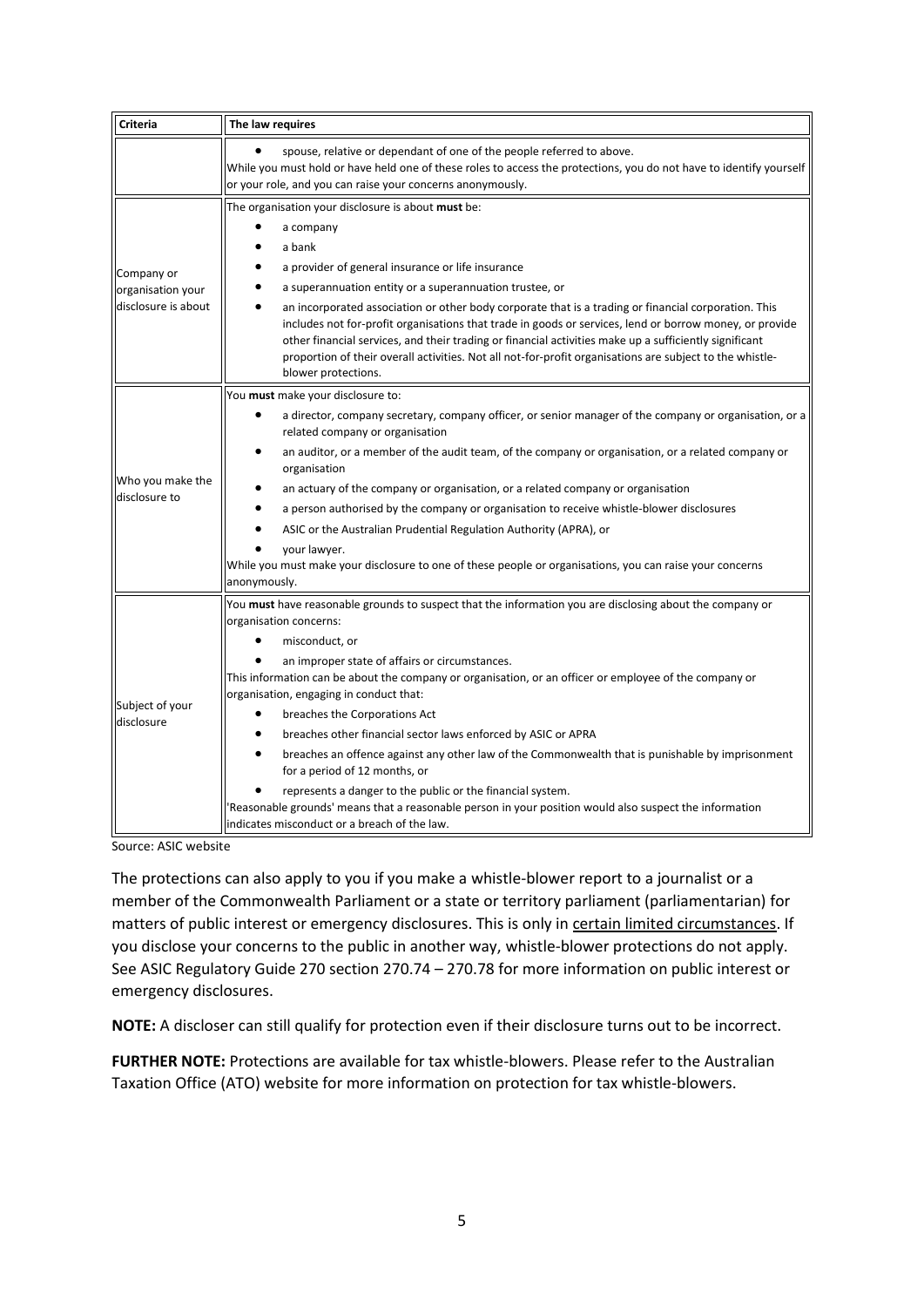## **7. The types of wrongdoing that can be reported**

ASIC says that disclosable matters involve information that the discloser has reasonable grounds to suspect concerns misconduct, or an improper state of affairs or circumstances, in relation to an entity; or if the entity is a body corporate, a related body corporate of the entity.

In RG270, it states some examples that could be covered, as follows:

• Illegal conduct, such as theft, dealing in, or use of illicit drugs, violence or threatened violence, and criminal damage against property;

- Fraud, money laundering or misappropriation of funds;
- offering or accepting a bribe;
- Financial irregularities;
- Failure to comply with, or breach of, legal or regulatory requirements; and

• engaging in or threatening to engage in detrimental conduct against a person who has made a disclosure or is believed or suspected to have made, or be planning to make, a disclosure.

Information that indicates a significant risk to public safety or the stability of, or confidence in, the financial system is also a disclosable matter, even if it does not involve a breach of a particular law.

#### **8. Matters that are not covered by the Policy**

Disclosures that are not about 'disclosable matters' do not qualify for protection under the Corporations Act. Therefore, if the matter cannot be categorised into any of the categories in 'types of wrongdoing that can be reported' then you will not qualify for protection under the Corporations Act. Matters that do not qualify are personal work related grievances which may include:

- an interpersonal conflict with another employee;
- a decision about your employment, transfer, or promotion;
- a decision about the terms and conditions of your employment; or
- A decision to suspend or terminate your employment or otherwise discipline you.

You may have rights and protections under employment or contract law (for example the Fair Work Act 2009).

If your concern falls into the 'personal work related grievances' category, you can raise these matters with the Managing Director, or seek your own independent legal advice.

#### **9. False Reporting**

Deliberate false reporting may seriously damage the reputation of the parties involved. Please consider this before making a report. Legal action may be taken against you if you make a false report. Legal action may be taken against you if you make a false report.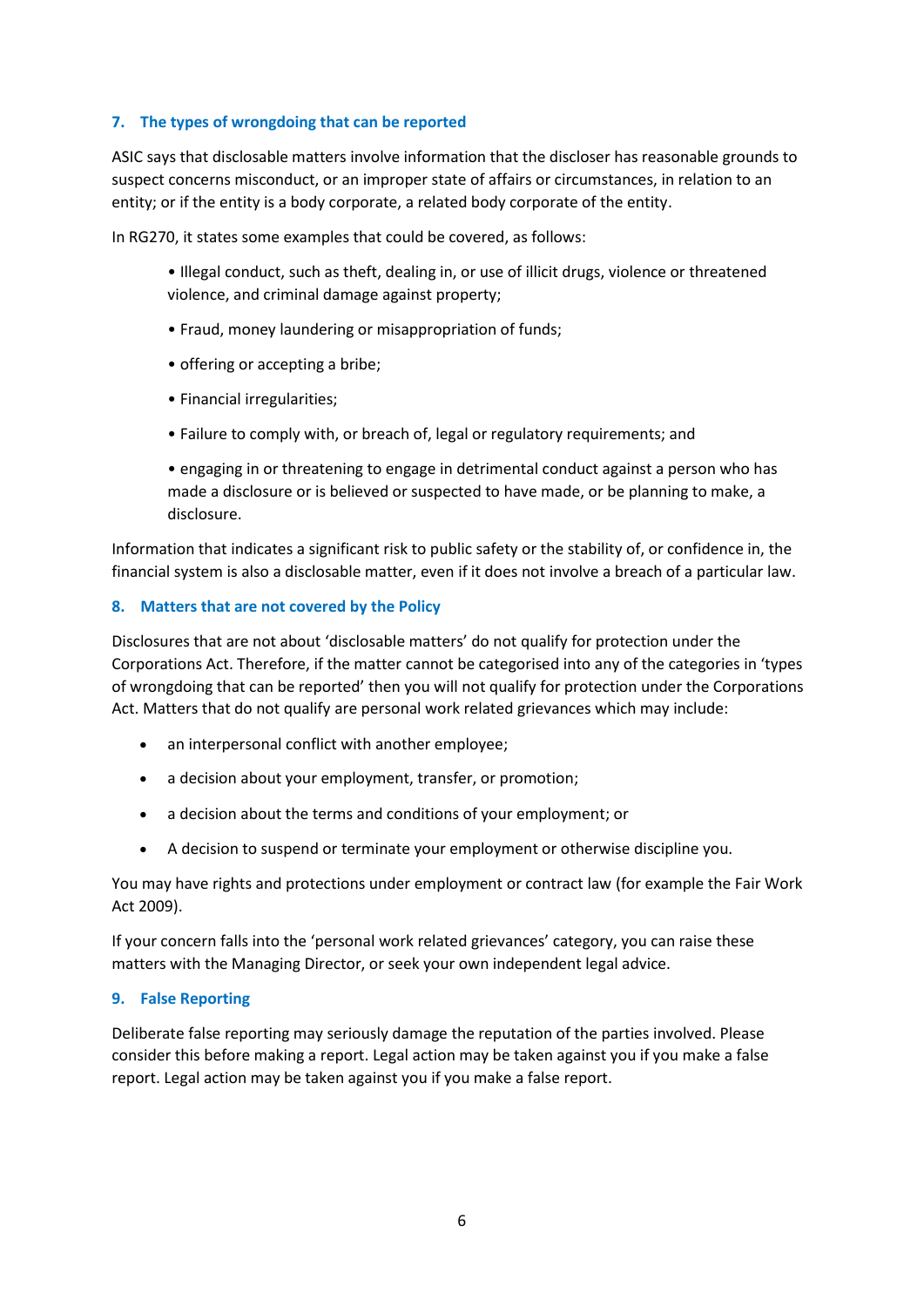#### **10. Who a disclosure should be reported to**

A discloser needs to make a disclosure directly to one of our eligible recipients to be able to qualify for protection as a whistle-blower under the Corporations Act (or Taxation Administration Act, where relevant). Rivwest Finance eligible recipients are:

- Robert Elliott, Managing Director;
- Robert M Elliott, Director;
- Daniel Donebus, Director;
- Michael Graham, Director; and
- Vicki Hollis, COO
- John L Bush & Campbell Chartered Accountants (Auditors)

We encourage disclosers to make a disclosure to one of the above listed in the first instance (as opposed to going directly to the regulator) so that we can identify and address any wrongdoing as quickly as possible. We also aim to build confidence and trust in the policy.

If you wish to obtain further information before formally making a disclosure, you can discuss this with the Whistle-blower Protection Officer, Fiona Lee.

A discloser can also make a disclosure directly to a regulatory body, and provided it is deemed a 'disclosable matter,' they will qualify for protection under the Corporations Act without making a prior disclosure to the entity. You can access information on how ASIC handles whistle-blower reports on the ASIC website.

Disclosures to a legal practitioner for the purposes of obtaining legal advice or legal representation in relation to the operation of the whistle-blower provisions in the Corporations Act are protected (even in the event that the legal practitioner concludes that a disclosure does not relate to a 'disclosable matter').

## **11. How to make a disclosure**

A disclosure may be made to any of the above mentioned recipients face to face, over the phone, or in writing. You may be more comfortable to select the external option. The contact details of our Auditor are as follows:

John L Bush & Campbell Accountants 30 Blake Street Wagga Wagga NSW 2650 Ph. 02 6938 4600

## **12. Anonymous Disclosures**

You may feel more comfortable making an anonymous disclosure. You can choose to remain anonymous while making a disclosure, over the course of the investigation and after the investigation is finalised and we will endeavour to comply with your request where possible.

You have the right to refuse to answer any questions that you feel could reveal your identity at any time, including during follow up conversations.

You may wish to adopt a pseudonym or use an anonymised email address for the purpose of the disclosure.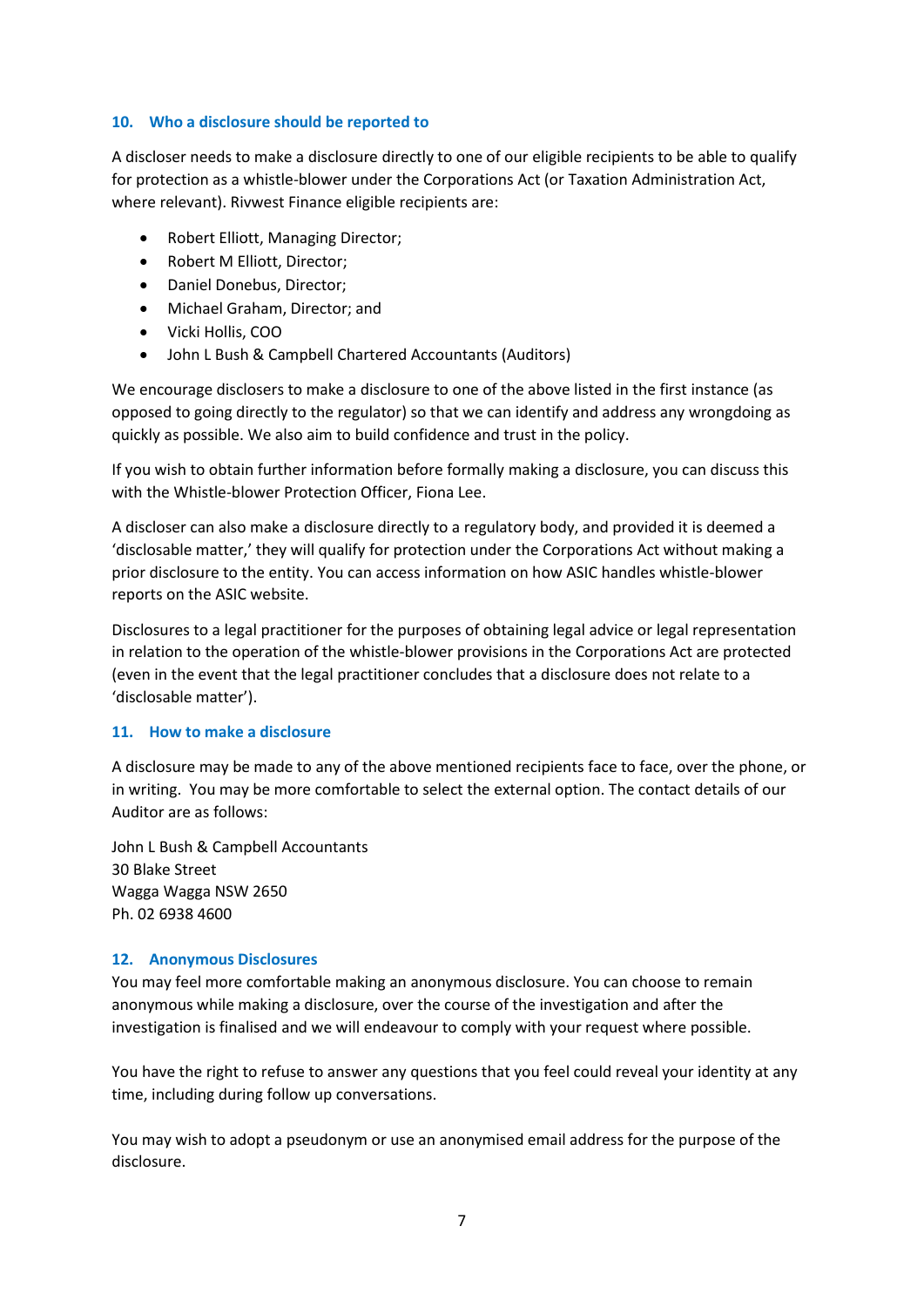#### **13. Protection available for the whistle-blowers under the Corporations Act**

Disclosers are entitled to protection in the following areas:

 **Identity protection** – we have an obligation to protect the identity of the Whistle-blower. This means avoiding disclosing information which is likely to lead to the identity of the discloser. The exception is if a person discloses the identity of the discloser to ASIC, APRA or a member of the AFP, a legal practitioner for the purpose of obtaining legal advice, to a person or body prescribed by regulations or with the consent of the discloser. A person can disclose the information contained in a disclosure with or without the disclosers consent if the information does not include the disclosers identity. We have to take all reasonable steps to reduce the risk that the discloser will be identified from the information provided.

NOTE: it is illegal for Rivwest Finance as an entity to identify a discloser, or disclose information that is likely to lead to the identification of the disclosure outside the above exceptions. If you feel your confidentiality has been breached, you have the right to lodge a complaint. You can lodge a complaint verbally or in writing with Robert Elliott Managing Director. You also have a right to complain to ASIC or the ATO for investigation. We will endeavour to reduce the risk of a disclosure being identified in the following ways:

- o Personal information disclosed will be redacted;
- o The disclosure will be referred to in a gender neutral context;
- o Qualified staff will handle the investigation, and
- o Documentation relating to the disclosure will be stored in a secure file with access limited to those directly involved in managing it, and will not be sent to an email address or printed that can be accessed by other staff.
- **Protection from detrimental acts or omissions** Rivwest Finance will not engage in, or threaten (whether the threat is express or implied, conditional or unconditional) to engage in conduct that causes detriment to a discloser, or potential discloser if the belief or suspicion is the reason, or part of the reason for the conduct. Detrimental conduct, which is prohibited under Law, may include:
	- o Dismissal of an employee;
	- o Change in duties of an employee to their disadvantage;
	- o Discrimination towards an employee;
	- o Damage to a person's property, reputation, financial position; or
	- $\circ$  Harassment, intimidation, harm or injury to a person (including psychological harm).

As soon as a disclosure is received, the Whistle-blower Protection Officer will commence assessing the risk of detriment against the discloser;

- o Offer contacts to seek out support services such as counselling or legal services;
- $\circ$  Offer provisions for the discloser to work remotely on a temporary basis;
- $\circ$  Offer support for minimising stress, time or performance impacts such as sharing workload with other employees;
- o Ensure management are aware of their responsibilities around confidentiality, isolation or harassment toward the discloser, and fairness around managing a discloser;
- $\circ$  Provide an avenue for a discloser to complain if they feel they have suffered detriment. A discloser can elect to complain in writing or verbally to any member of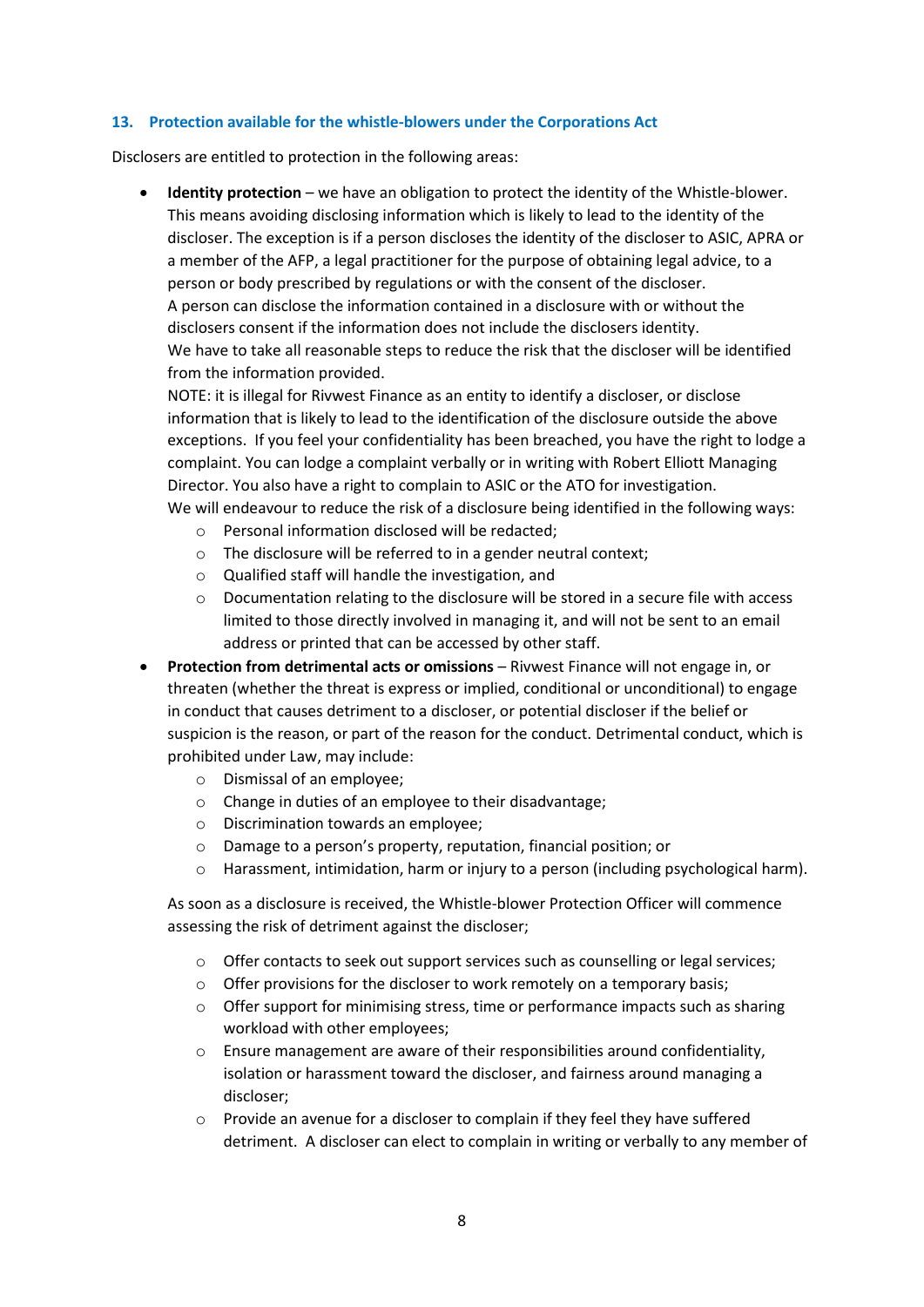the Board, or the Whistle-blower Protection Officer, who must legally report the complaint to the Board;

o Take disciplinary action toward any person who is causing detriment to the discloser, if the detriment is already occurring.

Actions that are not detrimental conduct are:

- o Administrative action to protect a discloser from detriment;
- o Managing a disclosers unsatisfactory work performance, if the action is in line with the entity's performance management framework.
- **Compensation and other remedies** A discloser is entitled to seek compensation and other remedies through the courts if they suffer loss, damage or injury because of a disclosure, and if we fail to take reasonable precautions and exercise due diligence to prevent the detrimental conduct. Disclosers are encouraged to seek independent legal advice.
- **Civil, criminal and administrative liability protection** a disclosure is protected from civil, criminal and administrative liability in relation to their disclosure. This could include legal action for breach of employment contract, duty of confidentiality, attempted prosecution for unlawfully releasing information, or disciplinary action for making the disclosure.

Protections apply not only to internal disclosures, but also disclosures to legal practitioners, regulatory and other external bodies, and public interest and emergency disclosures that are made in accordance with the Corporations Act.

# **14. Handling and investigating a disclosure**

This section includes information on how we will handle and investigate a disclosure. We aim to observe the following key points:

- We determine whether the location and time are appropriate for the discloser to make their disclosure comfortably and to ensure the discloser is protected, and will make ourselves available for discussions outside business hours if preferred.
- We listen to the disclosure and focus on the substance, rather than whether there is a motive.
- We aim to commence an investigation into the disclosure within five business days of hearing the disclosure (this may vary depending on the nature of the disclosure).
- We observe the strict confidentiality protocols prescribed in the 'identity protection' section of this policy.

We note that there may be limitations to the investigation process if a disclosure is being made anonymously.

If it is determined that an investigation needs to occur, we will be required to find out the following details:

- The nature and scope of the investigation;
- The person(s) within and/or outside the entity that should lead the investigation;
- The nature of any technical, financial or legal advice that may be required to support the investigation; and
- The timeframe for the investigation.

We take disclosures extremely seriously. We aim to keep the discloser informed throughout the process, during the various stages of the investigation.